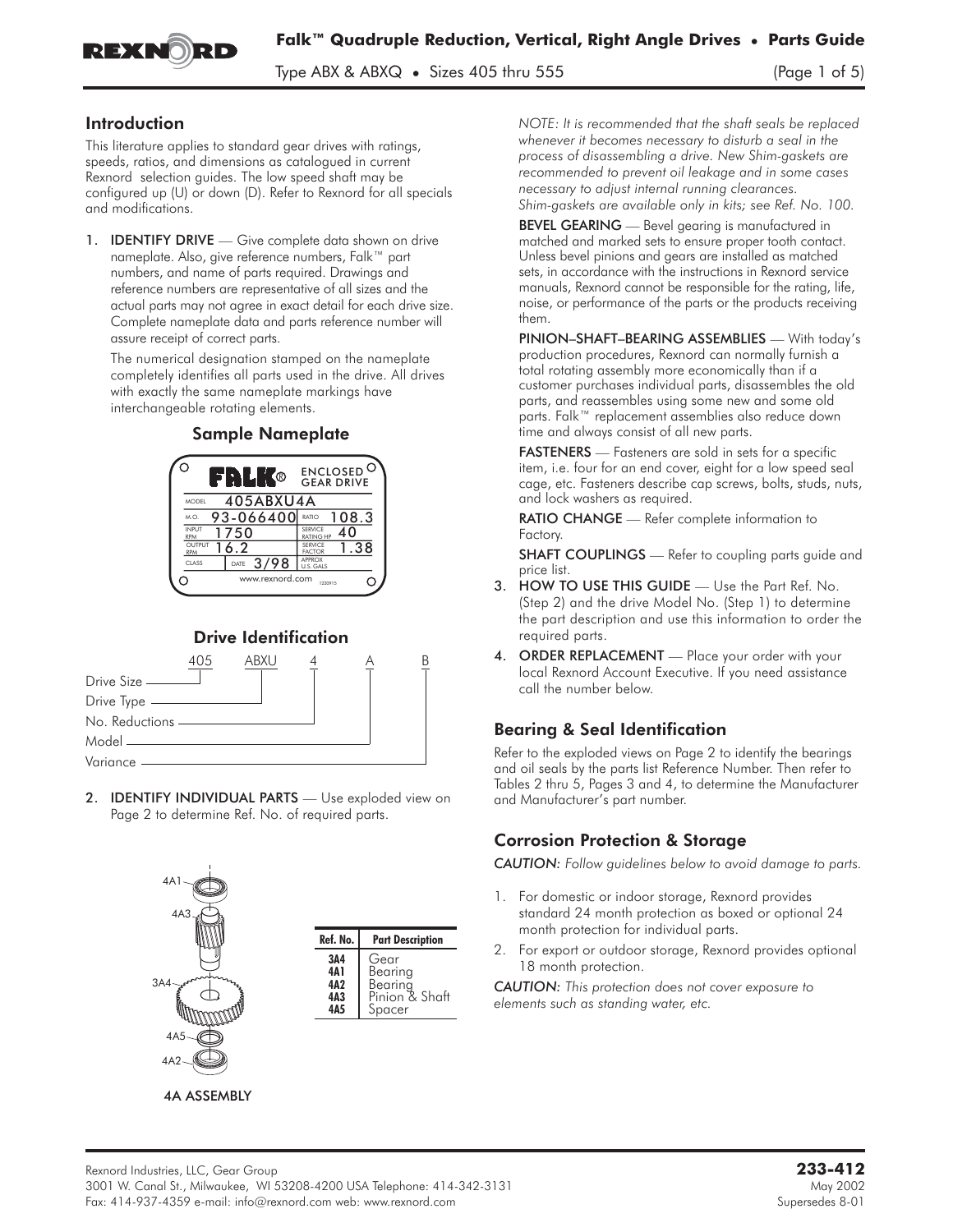

(Page 2 of 5) Type ABX & ABXQ • Sizes 405 thru 555

Parts Diagram



**233-412** Rexnord Industries, LLC, Gear Group<br>May 2002 May 2002 May 2002 May 2002 Rexnord Industries, LLC, Gear Group 3001 W. Canal St., Milwaukee, WI 53208-4200 USA Telephone: 414-342-3131 Supersedes 8-01 Fax: 414-937-4359 e-mail: info@rexnord.com web: www.rexnord.com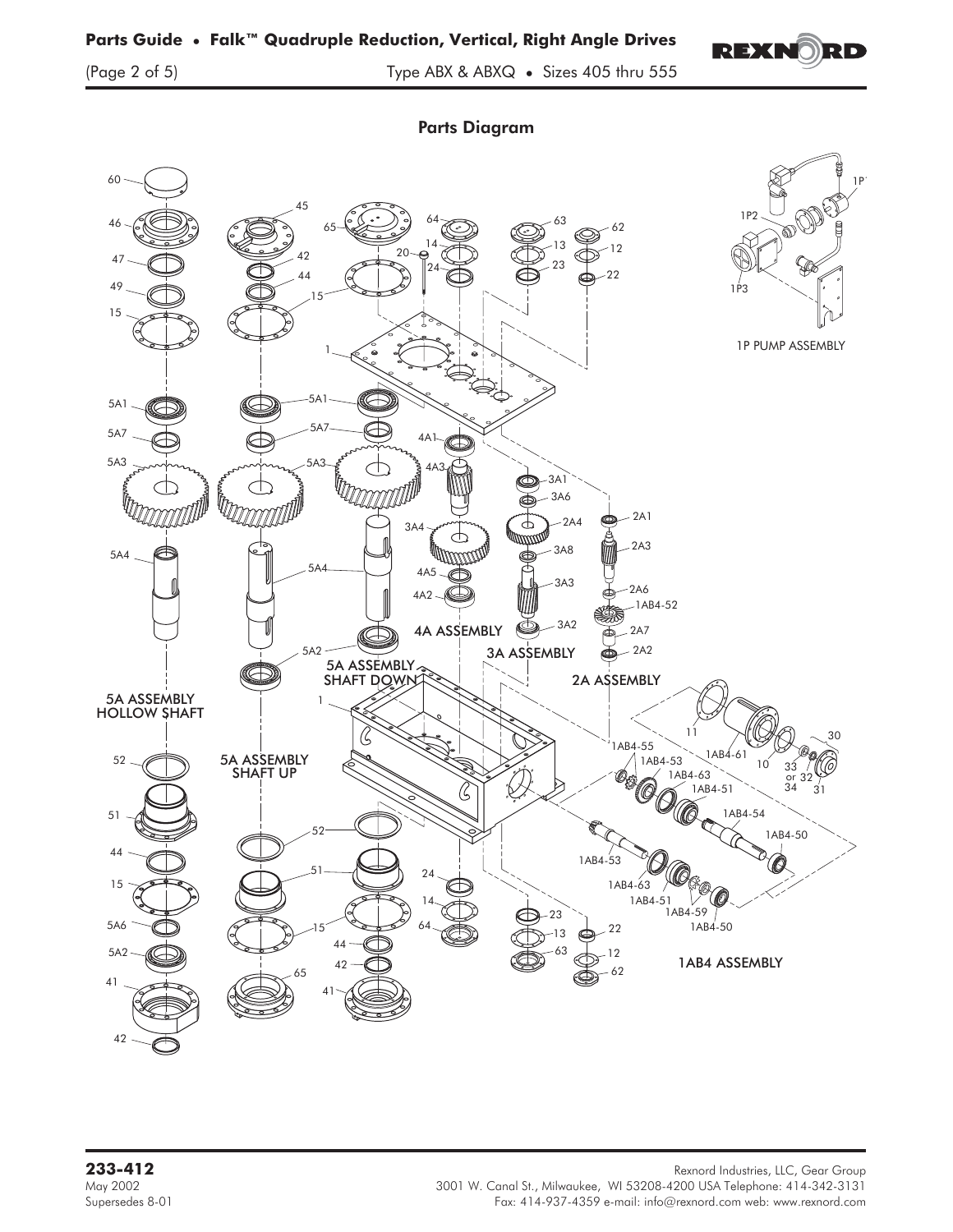

Type ABX & ABXQ • Sizes 405 thru 555 (Page 3 of 5)

L,

#### TABLE 1 — Parts List

| Ref. No.                                                                                                                                    | <b>Part Description</b>                                                                                                                                                                                                                                                                                                                                                   | <b>Drive Type</b>                                                                                                                                                                                                                                                                                      |
|---------------------------------------------------------------------------------------------------------------------------------------------|---------------------------------------------------------------------------------------------------------------------------------------------------------------------------------------------------------------------------------------------------------------------------------------------------------------------------------------------------------------------------|--------------------------------------------------------------------------------------------------------------------------------------------------------------------------------------------------------------------------------------------------------------------------------------------------------|
| ı<br>10<br>11<br>12<br>13<br>14<br>15<br>20<br>22<br>23<br>24<br>30<br>31<br>32<br>33<br>34<br>41<br>42<br>44<br>45<br>46<br>47<br>49<br>51 | Housing - Cover & Base<br>Shim - Gasket<br>Shim - Gasket<br>Shim - Gasket<br>Shim - Gasket<br>Shim - Gasket<br>Šhim - Gasket<br>Dipstick<br>Spacer<br>Spacer<br>Spacer<br>Seal Cage Assy. (Inc. Ref. Nos. 31 thru 33) <br>Seal Cage<br>Seal<br><b>Bush Seal</b><br>Seal<br>Bearing/Seal Cage<br>Seal<br>Seal<br>Bearing/Seal Cage<br>Seal Cage<br>Seal<br>Seal<br>Oil Dam | ABX, ABXQ<br>ABX, ABXQ<br>ABX, ABXQ<br>ABX, ABXQ<br>ABX, ABXQ<br>ABX, ABXQ<br>ABX, ABXQ<br>ABX, ABXQ<br>ABX, ABXQ<br>ABX, ABXQ<br>ABX, ABXQ<br>ABX, ABXQ<br>ABX, ABXQ<br>ABX, ABXQ<br>ABX, ABXQ<br>ABX, ABXQ<br>ABX, ABXQ<br>ABX, ABXQ<br>ABX, ABXQ<br><b>ABX</b><br>ABXQ<br>ABXQ<br>ABXQ<br>ABX, ABXQ |
| 52<br>60<br>62<br>63<br>64<br>65<br>100                                                                                                     | Seal<br>Shaft Cover<br>Shaft Cover (Sizes 405 thru 465)<br>Shaft Cover<br>Shaft Cover<br><b>Bearing Cage/Cover</b><br>Shim - Gasket Kit (Inc. Ref. Nos. 10 - 15)<br>HIGH SPEED SHAFT ASSEMBLY WITH INTEGRAL                                                                                                                                                               | ABX, ABXQ<br>ABXQ<br>ABX, ABXQ<br>ABX, ABXQ<br>ABX, ABXQ<br><b>ABX</b><br>ABX, ABXQ                                                                                                                                                                                                                    |
| <b>1AB4</b><br>1AB4-50<br>1AB4-51<br>1AB4-52<br>1AB4-53                                                                                     | PINION<br>Shaft Assembly (Inc. Ref. Nos. 1AB3-50<br>thru 1AB3-63 & Ref. No. 30)<br>Bearing<br>Bearing<br>Bevel Gear (Matched set with 1AB3-53)<br>Bevel Pinion & Shaft                                                                                                                                                                                                    | ABX, ABXQ<br>ABX, ABXQ<br>ABX, ABXQ<br>ABX, ABXQ                                                                                                                                                                                                                                                       |
| 1AB4-59<br>1AB4-61<br>1AB4-63                                                                                                               | (Matched set with 1AB3-52)<br>Locknut & Washer<br>Bearing Cage<br><b>Inreaded Ring</b><br>HIGH SPEED SHAFT ASSEMBLY WITH BORED PINION                                                                                                                                                                                                                                     | ABX, ABXQ<br>ABX, ABXQ<br>ABX, ABXQ<br>ABX, ABXQ                                                                                                                                                                                                                                                       |
| 1AB4<br>1AB4-50<br>1AB4-51<br>1AB4-52<br>1AB4-53<br>1AB4-54<br>1AB4-55<br>1AB4-61<br>1AB4-63                                                | Shaft Assembly (Inc. Ref. Nos. 1AB3-50<br>thru 1AB3-63'& Ref. No. 30)<br>Bearing<br>Bearing<br>Bevel Gear (Matched set with 1AB3-53)<br>Bevel Pinion (Matched set with 1AB3-52)<br>Shaft<br>Locknut & Washer<br>Bearing Cage<br>Threaded Ring                                                                                                                             | ABX, ABXQ<br>ABX, ABXQ<br>ABX, ABXQ<br>ABX, ABXQ<br>ABX, ABXQ<br>ABX, ABXQ<br>ABX, ABXQ<br>ABX, ABXQ<br>ABX, ABXQ                                                                                                                                                                                      |
| 1P<br>1P1<br>1P2<br>1P3                                                                                                                     | <b>EXTERNAL LUBRICATION PUMP</b><br>Pump Assembly<br>Pump<br>Coupling<br>Motor                                                                                                                                                                                                                                                                                            | ABX, ABXQ<br>ABX, ABXQ<br>ABX, ABXQ<br>ABX, ABXQ                                                                                                                                                                                                                                                       |
| 2A<br>2A 1<br>2A2<br>2A3<br>2A4<br>2A6<br>2A7                                                                                               | <b>1ST INTERMEDIATE SHAFT ASSEMBLY</b><br>Shaft Assy. (Inc. Ref. No. 2A1 thru 2A7)<br>Bearing<br>Bearing<br>Pinion & Shaft<br>Gear (Included with Ref. No. 3A)<br>Spacer (Size 445)<br>Spacer                                                                                                                                                                             | ABX, ABXQ<br>ABX, ABXQ<br>ABX, ABXQ<br>ABX, ABXQ<br>ABX, ABXQ<br>ABX, ABXQ<br>ABX, ABXQ                                                                                                                                                                                                                |

TABLE 1 — Parts List (Cont'd)

| Ref. No.                                      | <b>Part Description</b>                                                                                                                                                                                         | <b>Drive Type</b>                                                                       |
|-----------------------------------------------|-----------------------------------------------------------------------------------------------------------------------------------------------------------------------------------------------------------------|-----------------------------------------------------------------------------------------|
| 3Α<br>3A 1<br>3A2<br>3A3<br>3A4<br>3A6<br>3A8 | INTERMEDIATE SHAFT ASSEMBLY<br>Shaft Assembly<br>(Inc. Ref. Nos. 3A1 thru 3A8 & 1AB3-52)<br>Bearing<br>Bearina<br>Pinion & Shaft<br>Gear (Included with Ref. No. 4A)<br>Spacer<br>Spacer (Sizes 405, 465 & 485) | ABX, ABXQ<br>ABX, ABXQ<br>ABX, ABXQ<br>ABX, ABXQ<br>ABX, ABXQ<br>ABX, ABXQ<br>ABX, ABXQ |
| 4А<br>4A 1<br>4A2<br>4A3<br>4A5               | LOW SPEED PINION ASSEMBLY<br>Shaft Assembly<br>(Inc. Ref. Nos.4A1 thru 4A5 & 3A-4)<br>Bearina<br>Bearing<br>Pinion & Shaft<br>Spacer                                                                            | ABX, ABXQ<br>ABX, ABXQ<br>ABX, ABXQ<br>ABX, ABXQ<br>ABX, ABXQ                           |
| 5Α<br>5A1<br>5A2<br>5A3<br>5A4<br>5A6<br>5A7  | LOW SPEED SHAFT ASSEMBLY<br>Shaft Assy. (Inc. Ref. No. 5A1 thru 5A7)<br>Bearing<br>Bearing<br>Gear<br>Shaft<br>Spacer (Size 405 only)<br>Spacer                                                                 | ABX, ABXQ<br>ABX, ABXQ<br>ABX, ABXQ<br>ABX, ABXQ<br>ABX, ABXQ<br>ABXQ<br>ABX, ABXQ      |

TABLE 2 — Oil Seals/Falk™ Part Numbers

|                          |                                         | Reference No. & Type                                |                                      |                                                               |                                      |                                      |                                    |                                              |                                                                                    |                                                                      |  |  |  |
|--------------------------|-----------------------------------------|-----------------------------------------------------|--------------------------------------|---------------------------------------------------------------|--------------------------------------|--------------------------------------|------------------------------------|----------------------------------------------|------------------------------------------------------------------------------------|----------------------------------------------------------------------|--|--|--|
| <b>DRIVE</b>             | 32<br>33<br>34                          |                                                     |                                      | 42                                                            |                                      | 44                                   |                                    | 47                                           | 49                                                                                 | 52                                                                   |  |  |  |
| <b>SIZE</b>              | ABX &<br>ABXQ                           | ABX &<br>ABXQ                                       | ABX &<br><b>ABXQ</b>                 | <b>ABX</b>                                                    | <b>ABXQ</b>                          | ABX                                  | <b>ABXQ</b>                        | <b>ABXQ</b>                                  | <b>ABXQ</b>                                                                        | ABX &<br><b>ABXQ</b>                                                 |  |  |  |
| 405<br>425<br>445<br>465 | 913010<br>1913018<br>1913018<br>1912993 | .<br>.<br>.<br>.                                    | 913011<br>912946<br>912946<br>912994 | 913000<br>913016<br>913004<br>913023                          | 912816<br>912767<br>912578<br>912580 | 913001<br>913017<br>913005<br>913024 | 912767<br>912580<br>912550         | 912816<br>912827 2913531<br>912672<br>912580 |                                                                                    | 912833 2912858<br>912767 2913534<br>912578 2912448<br>912940 2912803 |  |  |  |
| 485<br>505<br>535<br>555 | 912993                                  | 913030 5743622<br>1913030 5743622<br>913028 5743648 | .                                    | 912994 2913169<br>913025<br>2918393 2900932 2903222<br>912550 | 912809<br>912903                     | 912550 2913170<br>912769             | 912808<br>912905<br>913034 2918744 | 912902                                       | 912550 2913168 2913172<br>912809 2913977 2917215<br>912842 2900932 2913542 2914611 | 91290312918891                                                       |  |  |  |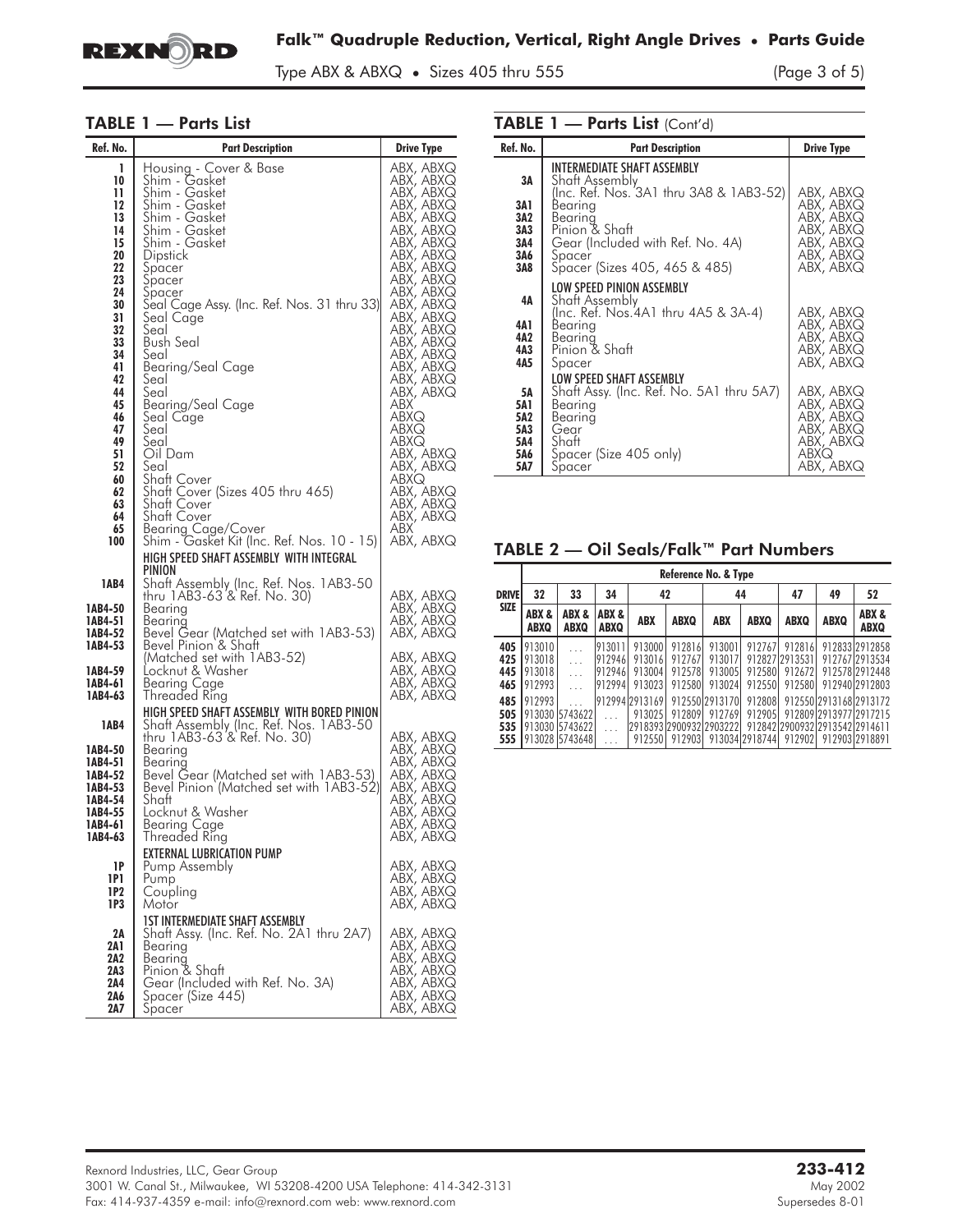

## TABLE 3 — Bearings/Falk™ Part Numbers

|                             |                                      | Reference No. & Type                   |                                                                                                       |                                      |                                       |                                         |                                       |                                       |                                        |                                       |                                          |                                          |
|-----------------------------|--------------------------------------|----------------------------------------|-------------------------------------------------------------------------------------------------------|--------------------------------------|---------------------------------------|-----------------------------------------|---------------------------------------|---------------------------------------|----------------------------------------|---------------------------------------|------------------------------------------|------------------------------------------|
| <b>DRIVE</b><br><b>SIZE</b> | 1AB3-50                              | 1AB3-51                                | <b>2A1</b>                                                                                            | 2A2                                  | 3A 1                                  | 3A2                                     | 4A1                                   | 4A <sub>2</sub>                       | 5A1                                    | 5A2                                   | 5A1                                      | 5A2                                      |
|                             |                                      |                                        | ABX & ABXQ   ABX & ABXQ   ABX & ABXQ   ABX & ABXQ   ABX & ABXQ   ABX & ABXQ   ABX & ABXQ   ABX & ABXQ |                                      |                                       |                                         |                                       |                                       | <b>ABX</b>                             | <b>ABX</b>                            | <b>ABXQ</b>                              | <b>ABXQ</b>                              |
| 405<br>425<br>445<br>465    | 920671<br>920615<br>920615<br>919242 | 921816<br>921820<br>921820<br>921815   | 9216291<br>921878<br>9213013<br>9218555                                                               | 921629<br>921878<br>921301<br>921855 | 921809<br>9218952<br>921678<br>921443 | 921809<br>9218952<br>9218994<br>9215516 | 921899<br>921552<br>921443<br>921541  | 921899<br>921552<br>921443<br>921541  | 921674<br>921881<br>921439<br>2912611  | 921674<br>921881<br>921439<br>2912611 | 921331<br>921759<br>2912892<br>2912802   | 921331<br>921759<br>2912892<br>2912802   |
| 485<br>505<br>535<br>555    | 919242<br>920698<br>920698<br>920713 | 921817<br>2920380<br>2920380<br>921818 | 9218957<br>9216788<br>921552<br>921541 10                                                             | 921895<br>921678<br>921552<br>921541 | 921541<br>921541<br>921470<br>921481  | 921459<br>9215419<br>921470<br>921481   | 921470<br>921481<br>921901<br>2918894 | 921470<br>921481<br>921901<br>2918894 | 921788<br>921791<br>2918718<br>2918739 | 921788<br>921791<br>921794<br>2918739 | 2913166<br>2917124<br>2918385<br>2918740 | 2913166<br>2917124<br>2918385<br>2918741 |

*1* Use 921888 for ratios 321.0 thru 349.4.

*2* Use 921494 for ratio 281.3.

*3* Use 921319 for ratios 297.7 thru 345.0.

*4* Use 921678 for ratios 90.94 thru 107.4.

*5* Use 921856 for ratios 303.2 thru 355.2.

6 Use 921443 for ratios 90.70, 104.7, 137.8 & 159.0.

*7* Use 921734 for ratios 288.2 thru 341.4.

*8* Use 921899 for ratios 282.1 & 307.2.

*9* Use 921459 for ratios 78.19, 94.15, 117.7, 136.6, 170.7, 207.5, 259.4 & 307.2.

*10* Use 921486 for ratios 329.1 & 358.2